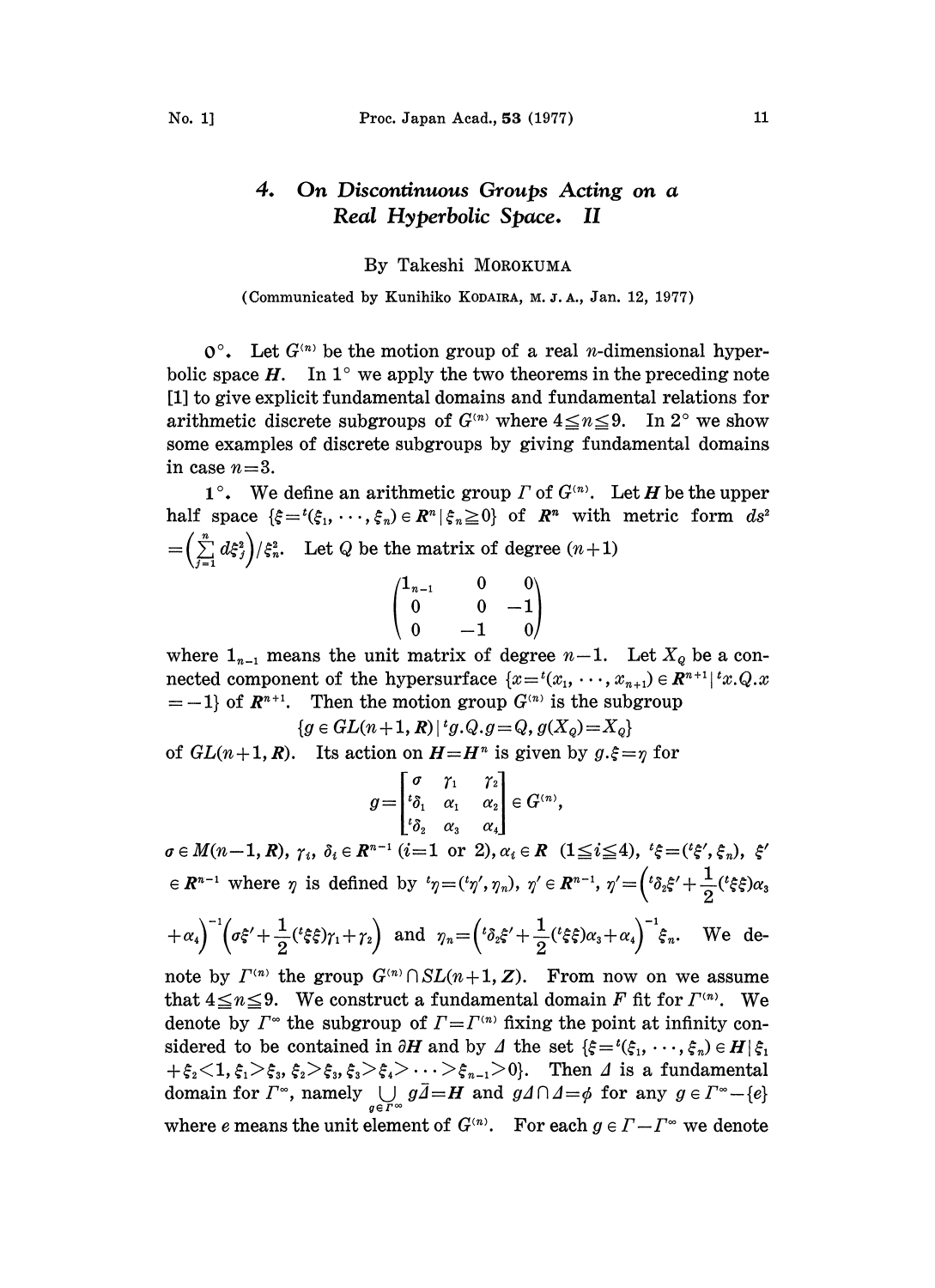by  $D_q$  the set  $\left\{\xi \in H \mid \left|\xi + \frac{1}{\alpha_s} \binom{\delta_2}{0}\right| > \sqrt{\frac{2}{\alpha_s}}\right\}$ . Note that  $\alpha_s \geq 1$  for  $g \in \Gamma - \Gamma^{\infty}$  and  $\alpha_{3} = 0$  for  $g \in \Gamma^{\infty}$ . The boundary of  $D_{g}$  is totally geo-Now let F denote the set  $\Delta \cap \bigcap_{g \in F - F^\infty} D_g$ . Then by standard desic. arguments F is a fundamental domain for  $\Gamma$ . The assumption  $n \leq 9$ means that F is equal to  $\Delta \cap D_{\varrho_1}$ , where  $g_1 = \begin{bmatrix} \rho & 0 & 0 \\ 0 & 1_{n-3} & 0 \\ 0 & 0 & \rho \end{bmatrix}$ ,  $\rho$  being  $\begin{bmatrix} 0 & 1 \\ 1 & 0 \end{bmatrix}$ , so that  $D_{g_1} = \{\xi \in H \mid |\xi| > \sqrt{2}\}$ . Thus F is an open *n*-dimensional simplex with totally geodesic faces and with one vertex (resp. two vertices) as cusp in case  $n \leq 8$  (resp.  $n=9$ ). The fitness structure  $(\mathcal{P}, \mathcal{A})$  of F is defined as follows: Let  $p_0^*, p_0^*, p_1, \dots, p_{n-1}$  and  $p_n$  be respectively the points  ${}^{t}(1,0,\dots,0,1),$   ${}^{t}(0,1,0,\dots,0,1), \infty,$   ${}^{t}(0,0,\dots,0,1)$  $(0, \sqrt{2}), \{1/2, 1/2, 0, \cdots, 0, \sqrt{3/2}\}, 1/2^t(1, 1, 1, \cdots, 0, \sqrt{5}), \cdots, 1/2^t(1, 1,$  $\cdots, 1, 0, \sqrt{9-(n-1)}$  and  $1/2^{i}(1, 1, \cdots, 1, \sqrt{9-n})$  of  $H \cup \partial H$ . The  $(n+1)$  points  $p_0^*, p_0^*, p_1, p_2, p_4, \cdots, p_n$  are the vertices of F and  $p_3$  is the middle point of  $p_0^+$  and  $p_0^-$ . Let  $H_i^+$  (resp.  $H_i^-$ ) ( $1 \le i \le n$ ) be the open  $(n-1)$ -simplex with vertices  $p_0^+$  (resp.  $p_0^-$ ),  $p_1, \dots, p_{i-1}, p_{i+1}, \dots, p_n$ . Clearly  $\partial F = \bigcup_{i=1}^{n} (H_i^+ \cup H_i^-)$ . We denote by  $\mathcal{L}$  the collection of simplices  $F, H_i^+, H_i^-$  ( $1 \leq i \leq n$ ) and the lower dimensional face simplices of  $H_i^+$  or  $H_i^-(1 \leq i \leq n)$ .  $\mathcal{P}$  is a subdivision of  $\overline{F}$ . We can find the elements  $g_i \in \Gamma^{\infty} (2 \leq i \leq n)$  such that  $g_i H_i^+ = H_i^-$ . Notice that  $g_i H_i^+ = H_i^-$ . Let  $\mathcal A$ be the subset  $\{g_1, \dots, g_n\}$  of  $\Gamma$ . Then

**Proposition 1.** The pair  $(\mathcal{P}, \mathcal{A})$  is fit for F in the sense of [1]. A is a set of generators of  $\Gamma^{(n)}$  (4 $\leq$ n $\leq$ 9) whose fundamental relations are  $g_i^2 = e$   $(1 \le i \le n, i \ne 3), g_i^3 = e$ ,  $(g_i^{-1}g_j)^2 = e$   $(1 \le i < i+2 \le j \le n), (g_i^{-1}g_{i+1})^3$  $e = e(1 \leq i \leq n-2)$  and  $(g_{n-1}^{-1}g_n)^i = e$ . In consequence  $\Gamma/[\Gamma,\Gamma] = \mathbb{Z}/2\mathbb{Z}$ generated by  $g_n$ .

Remark. In case  $n=2$  (resp.  $n=3$ ),  $\Gamma/[ \Gamma, \Gamma] = Z/2Z \oplus Z/4Z$  (resp.  $(Z/2Z)^2$ . The group  $\Gamma^{(n)}$   $(n \leq 9)$  is a subgroup with index 2 of the group  $G^{(n)} \cap GL(n+1, \mathbb{Z})$  which is generated by reflections. The latter group has been treated by Vinberg [2].

 $2^{\circ}$ . We shall assume  $n=3$ . We define a polyhedron  $F_{m,l}$  for each pair of integers  $m \ge 2$ ,  $l \ge 1$ . By a sphere we shall mean an upper half sphere with centre in  $\partial H$ . Let  $H_0^+$  be a sphere with centre c. Let  $H_{1,0}^*, H_{1,0}^*, \ldots, H_{m,0}^*, H_{m,0}^*$  be 2*m*-spheres of the same radius such that each  $H_{i,0}^*$  or  $H_{i,0}^-(1 \leq i \leq m)$  crosses normally  $H_0^*$  and that each  $H_{i,0}^-($  resp.  $H_{i,0}^+$ is tangent to  $H_{i,0}^+$  (resp.  $H_{i-1,0}^-$ )  $(1 \leq i \leq m)$  at a point of the circle  $\partial H_0^+$ , where  $H_{0,0}^-$  means  $H_{m,0}^-$ . Assume that they are arranged counter-clockwise around  $H_0^+$  in the above order. Let  $K_{1,1}^+, L_{1,1}^+, K_{2,1}^+, L_{3,1}^+, \cdots, K_{m,1}^+, L_{m,1}^+$ be 2*m* spheres of the same radius and with centres outside  $H_0^+$  such that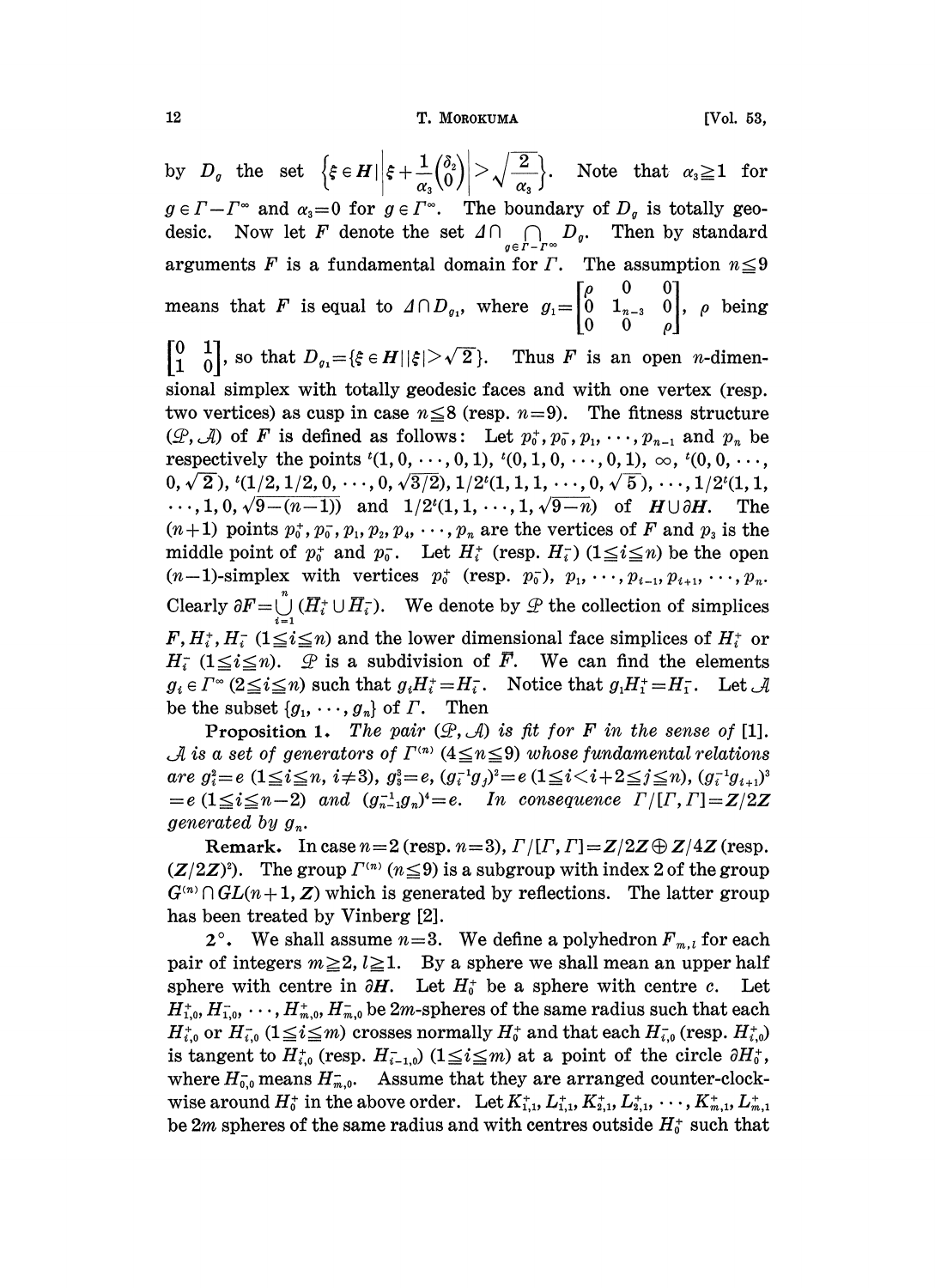

each  $K_{i,1}^+$  (resp.  $L_{i,1}^+$ ) crosses normally both  $H_{i-1,0}^-$  and  $H_{i,0}^+$  (resp. both  $H_{i,0}^+$  and  $H_{i,0}^-$  and is tangent to the three spheres  $H_0^+$ ,  $L_{i-1,1}^+$ ,  $L_{i,1}^+$  (resp.  $H_0^*$ ,  $K_{i,1}^*$ ,  $K_{i+1,1}^*$  (see the figure). They are uniquely determined and turn counterclockwise around  $H_0^*$ . Let  $V_1$  (resp.  $W_1$ ) be the sphere with centre c such that each  $H_{i,0}^*$  ( $1 \leq i \leq m$ ,  $\varepsilon = \pm$ ) (resp. each  $K_{i,1}^*$ ,  $L_{i,1}^*$  $(1 \le i \le m)$ ) is tangent to  $V_1$  (resp.  $W_1$ ) from the inside of  $V_1$  (resp.  $W_1$ ). Let  $H_{i,1}^{\epsilon}$   $(1 \leq i \leq m, \epsilon = \pm)$  be the reflection of  $H_{i,0}^{\epsilon}$  with respect to  $V_1$ . Let  $K_{i,1}^-$  (resp.  $L_{i,1}^-$ ) ( $1 \leq i \leq m$ ) be the reflection of  $K_{i,1}^+$  (resp.  $L_{i,1}^+$ ) with respect to  $W_1$ . Inductively we define  $V_j$  (resp.  $W_j$ ) ( $2 \leq j \leq 2l$ ) to be the reflection of  $V_{j-1}$  (resp.  $W_{j-1}$ ) with respect to  $W_{j-1}$  (resp.  $V_j$ ),  $H_{i,j}^*$  $(1 \le i \le m, \varepsilon = \pm, 2 \le j \le 2l)$  be the reflection of  $H_{i,j-1}^*$  with respect to  $V_j$ ,  $K_{i,j}^+$  (resp.  $L_{i,j}^+$ )  $(1 \leq i \leq m, 2 \leq j \leq l)$  be the reflection of  $K_{i,j-1}^-$  (resp.  $L_{i,j-1}$  with respect to  $W_{i,j-1}$  and  $K_{i,j}$  (resp.  $L_{i,j}$ ) ( $1 \leq i \leq m$ ,  $2 \leq j \leq l$ ) be the reflection of  $K_{i,j}^*$  (resp.  $L_{i,j}^*$ ) with respect to  $W_{2j-1}$ . Let  $H_0^-$  be the sphere  $W_{2l}$ . We denote by  $F_{m,l}=F$  the polyhedron

$$
\biggl(\mathop{\bigcap}\limits_{\substack{1\leq i\leq m\\0\leq j\leq 2l,\;i\text{ = }\pm}} D_{H_{i,j}^*}\biggr)\cap\biggl(\mathop{\bigcap}\limits_{\substack{1\leq i\leq m\\1\leq j\leq l,\;i\text{ = }\pm}} (D_{K_{i,j}^*}\cap D_{L_{i,j}^*})\biggr)\cap D_{H_0^+}\cap D_{H_0^-}^*
$$

with  $2(4ml+m+1)$ - faces, where  $D_H$  (resp.  $D_H^*$ ) means the half space over (resp. under) the half sphere H. We denote by  $\mathscr Q$  the naturally defined subdivision of  $\bar{F}_{m,l}$ . We denote each 2-dimensional face of F corresponding to the sphere  $H_{i,j}^*$ , etc. by the same letter. Let  $\alpha_{i,j}$  ( $1 \leq i \leq m$ ,  $0 \leq j \leq 2l$ ) be the element of G such that  $\alpha_{i,j}H_{i,j}^* = H_{i,j}$ ,  $\alpha_{i,j} F \cap F = \phi$  and  $\alpha_{i,j}$  fixes the tangent point of  $H_{i,j}^+$  and  $H_{i,j}^-$ .  $\beta_{i,j}$  (resp.  $\gamma_{i,j})\ (1\!\leq\! i\!\leq\! m, 1\!\leq\! j\!\leq\! l)$  be the element of  $G$  such that  $\beta_{i,j}K^+_{i,j}\!=\!K^-_{i,j}$  (resp.  $\gamma_{i,j}L_{i,j}^{\dagger} = L_{i,j}^{\dagger}$ ,  $\beta_{i,j}F \cap F = \phi$  (resp.  $\gamma_{i,j}F \cap F = \phi$ ) and  $\beta_{i,j}$  (resp.  $\gamma_{i,j}$ ) fixes the tangent point of  $K_{i,j}^+$  and  $K_{i,j}^-$  (resp.  $L_{i,j}^+$  and  $L_{i,j}^-$ ). Let  $\gamma$  be the element of G such that  $\gamma H_0^+ = H_0^-$ ,  $\gamma F \cap F = \phi$  and  $\gamma$  stabilizes any line through c in  $\partial H$ .